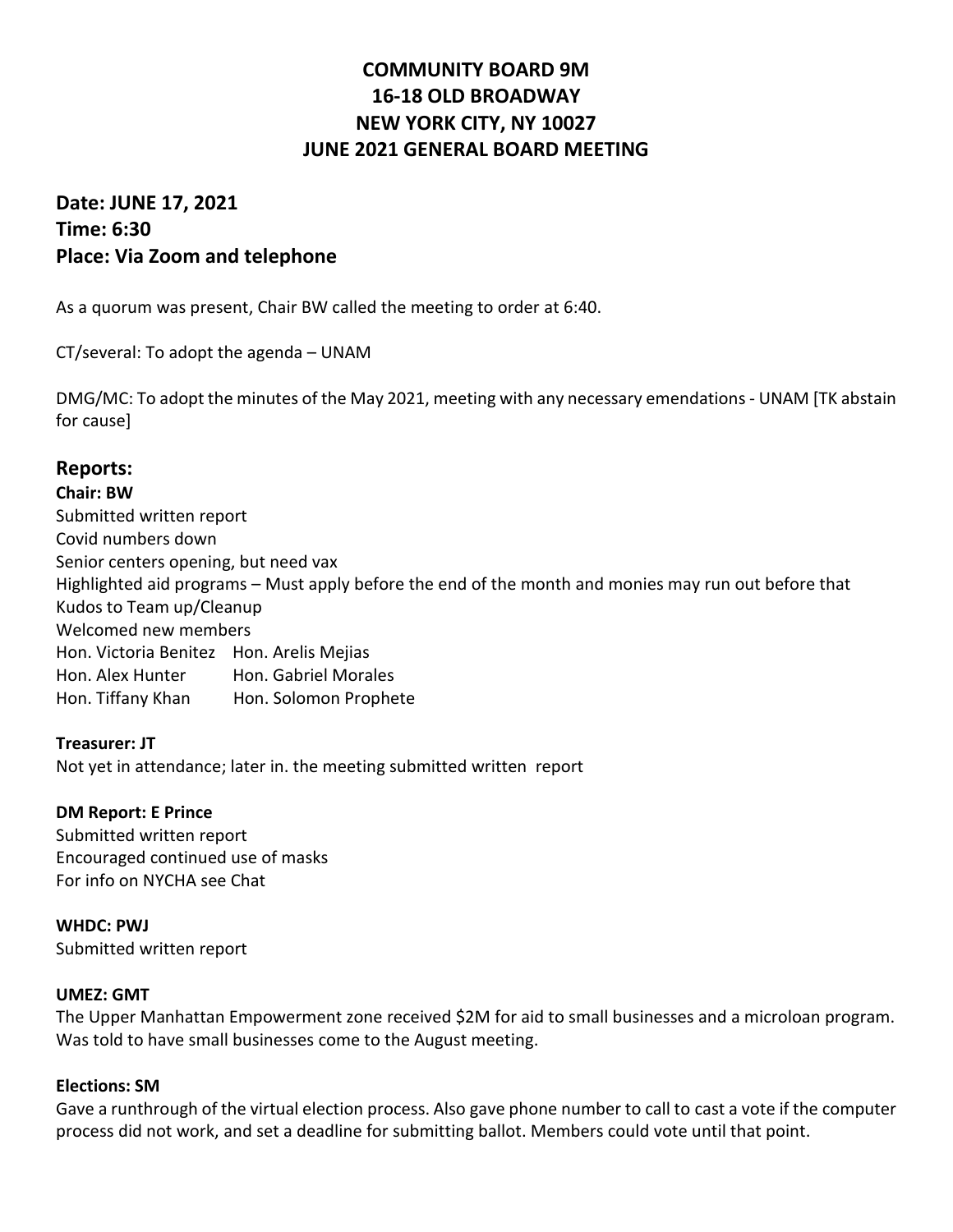**Public Session: T Martinez: Night Market** See Chat for info

**AIO: Good Vibes in Park** Program in St Nicholas Park Prob of decibels brought up; organizers understood and agreed to cooperate

**SM: Team up/Clean up** Promised to share slide deck with CB9 for attachment to minutes Many thanks to all participants

**A Achille: CCNY** There was an exploding manhole which impacted the telecom system; it may take up to 4 weeks to fix completely Blood Drive on 7/13

**D Lewis: 148 project** Protested the planned project

**C Price: 148 project** Lives there and supports it

**L Bailey: WHEACT** We are now a 501c4 so we can endorse candidates 7/10 opening of building: come to celebratory BBQ Still offering OSHA training

**K Wung: Generation Citizen** We are a youth civic organization Located on 125<sup>th</sup> Street

**Elected Officials P Smith for Councilperson M Levine** No new updates Welcome to the new CB9 appointees

**Nina for Al Taylor** Thanked CB9 for help in the 135-188 Run Highlighted early voting Those wanting to benefit from Fed programs must apply for grants ASAP!

#### **C Nicholds for Assemblyperson Jackson**

Have passed bills limiting nurse overtime Voted no on Singlass for Court of Appeals Police cars will have decibel meters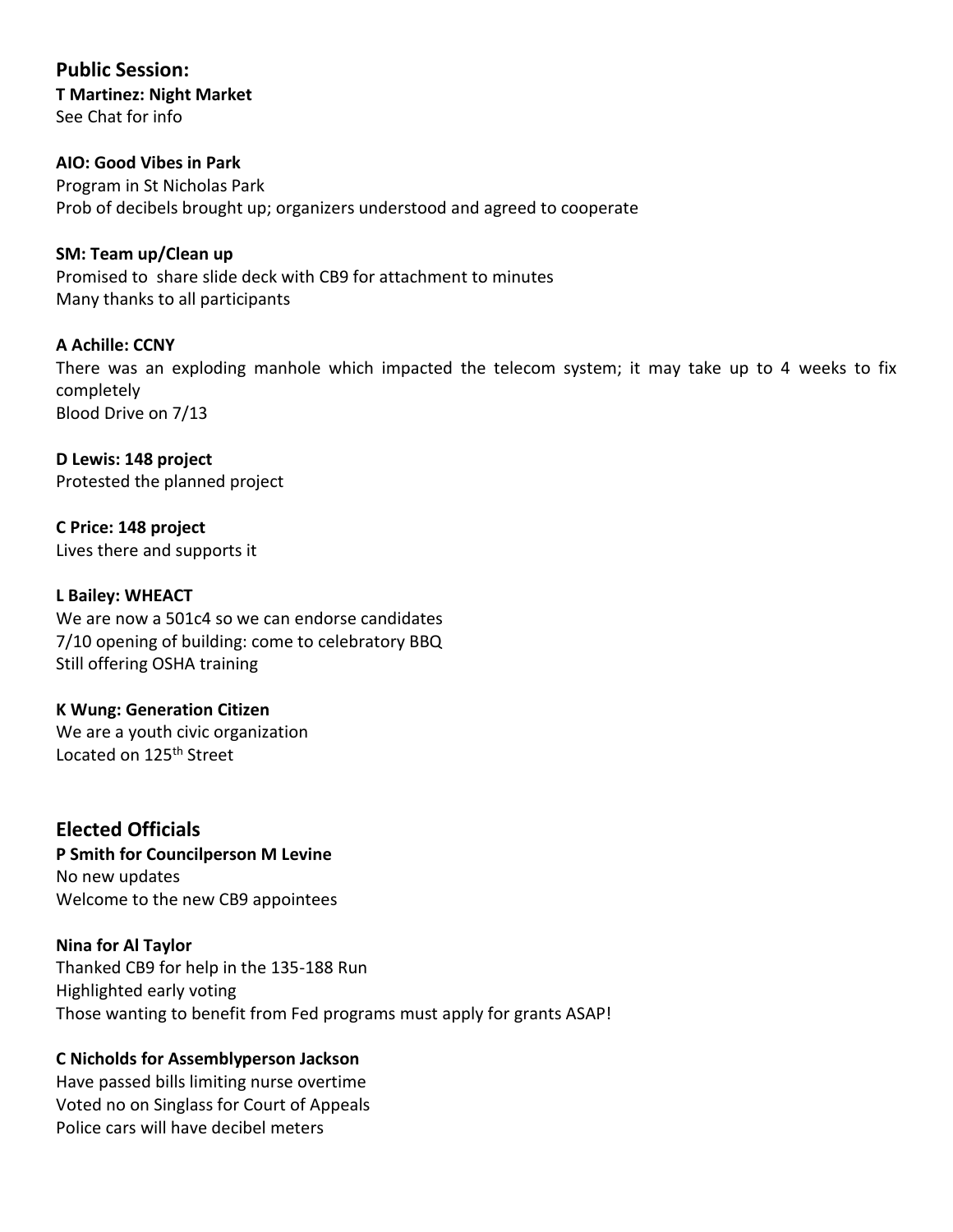## **Carmen for Assemblyperson D O'Donnell**

Office now open on M and Th—make an apt 6/28n mask and sanitizer give away Offers help with rent assistance applications

#### **Povesta for DA Vance**

Welcome to the new members of CB9M Have office in Wash Hgts -call 212.335. 3320 for apt. we are open 5 days a week.

#### **P Ellison for Pub Advocate**

Healing Center Schools: Must listen to the difficulties of stakeholders We will take the results to the Mayor We will ban facial recognitioning

#### **N Norwood for Assemblyperson I Dickins**

Read by Chair BW and included in "chat"

#### **B Bennett: support the owner in renovating his house [see reso below]**

#### **G Brewer: BP**

Spoke of community input re Police captain choice

Some schools are under enrolled and thus they may have budget cutbacks; need to be careful as social workers are needed now more than ever

There is grab and go foods for all at some schools

People must follow the rules of the road.

**Action Items:** Note that explanation of items is attached by reference to the minutes. Note that the items were considered out of order. See the Tally sheet for correct timing.

#### **Action Items:**

1**.** LOS re: NYC Parks Morningside Park 113th Steps Handrails Project **(Hon.** Anthony Carrion & Hon. Jonathan Thomas, Co-Chair(s) - LPP Committee) Passed by unanimous consent

2. LOS re: 346 Convent Avenue Exterior Work (Hon. Anthony Carrion & Hon. Jonathan Thomas, Co-Chair(s) - LPP Committee) Passed by unanimous consent.

3. LOS re: 455 West 148<sup>th</sup> Street Rear Addition (Hon. Anthony Carrion & Hon. Jonathan Thomas, Co-Chair(s) - LPP Committee) 10-9-20 motion failed.

4. \*\* LOS re: Harlem Late Night Jazz Project (Hon. Anthony Carrion & Hon. motion passed Jonathan Thomas, Co-Chair(s) - LPP Committee) 39-1-0 motion passed.

5. Reso re: Proposed Citywide Zoning Text Amendment for Special Hotel Permits (Hon. Signe Mortensen & Barry Weinberg - HLUZ Committee) 40-0-0 .

6. \*\* Reso re: Proposed Citywide Zoning Text Amendment for FRESH II (Hon. Signe Mortensen & Barry Weinberg - HLUZ Committee) 36-2-2.

7. \*\* Reso re: Proposed Citywide Zoning Text Amendment for Physical Culture Est. (Hon. Signe Mortensen & Barry Weinberg - HLUZ Committee) 39-0-0.

#### **Renewal of Liquor License Applications:**

8. Reso re: Jarlar Restaurant [3473 Broadway (bet. 141<sup>st</sup> & 142<sup>nd</sup> St.], (Hon. Carolyn Thompson & Hon. Pat Watler-Johnson, Co-Chair(s) – UST Committee) Passed by unanimous consent

9. Reso re: Lyn-Genet's Kitchen 3533 Broadway @147<sup>th</sup>